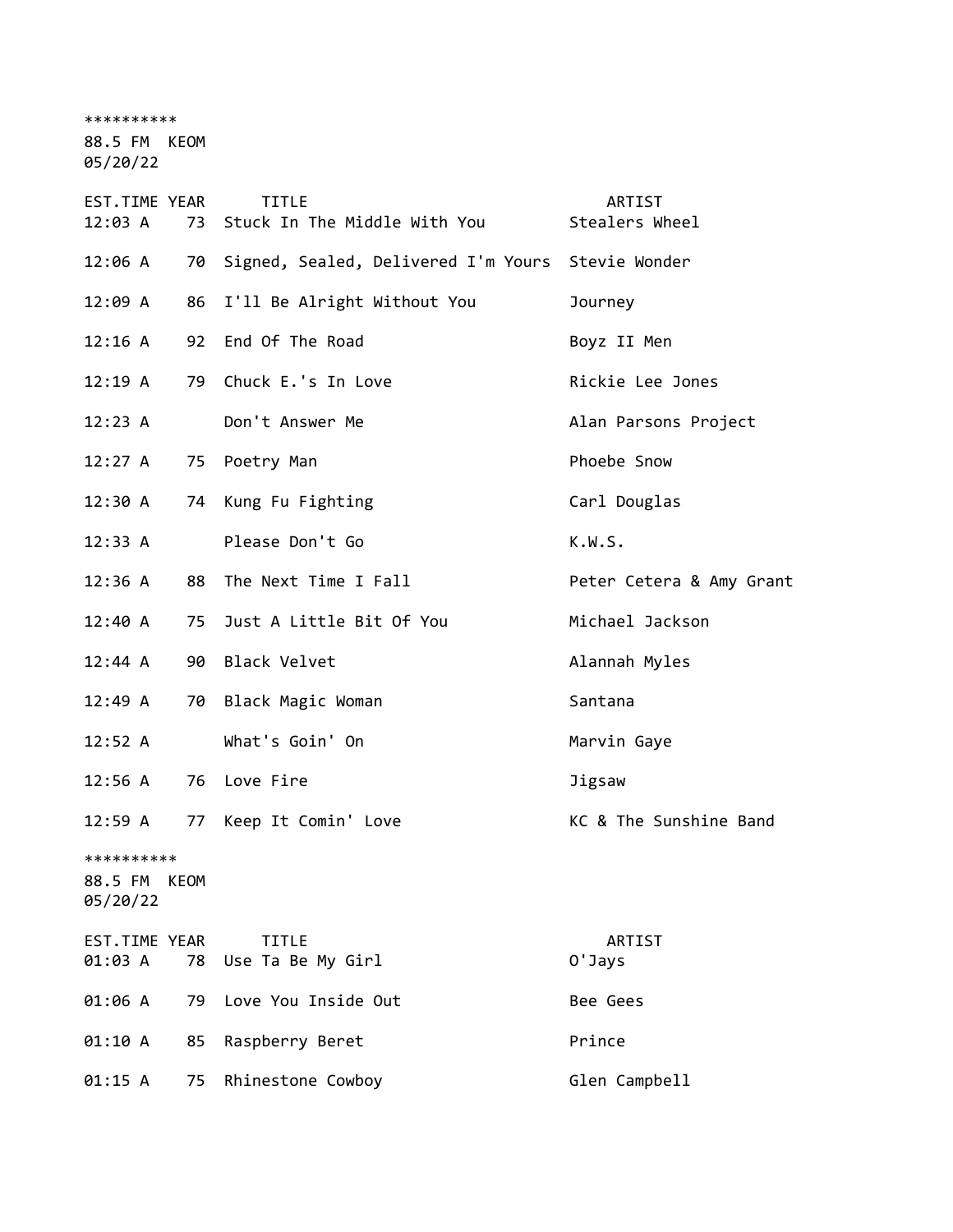| 01:18 A                                |    | 70 Ooh Child                      | Five Stairsteps & Cubie  |
|----------------------------------------|----|-----------------------------------|--------------------------|
| 01:22 A                                | 81 | Woman                             | John Lennon              |
| 01:25 A                                |    | That's What Love Can Do           | Boy Krazy                |
| 01:28A                                 | 74 | Laughter In The Rain              | Neil Sedaka              |
| 01:31 A                                | 71 | Ιf                                | <b>Bread</b>             |
| 01:34 A                                |    | I Didn't Mean To Turn You On      | Robert Palmer            |
| 01:37 A                                |    | 75 Over My Head                   | Fleetwood Mac            |
| 01:41 A                                |    | What A Girl Wants                 | Christina Aguilera       |
| 01:45 A                                | 74 | Longfellow Serenade               | Neil Diamond             |
| 01:48 A                                | 74 | Sundown                           | Gordon Lightfoot         |
| 01:52 A                                |    | 73 I've Got To Use My Imagination | Gladys Knight & The Pips |
| 01:55 A                                |    | You Got It                        | Roy Orbison              |
| **********<br>88.5 FM KEOM<br>05/20/22 |    |                                   |                          |
| EST.TIME YEAR<br>02:00 A               |    | <b>TITLE</b><br>72 Use Me         | ARTIST<br>Bill Withers   |
| 02:03 A                                |    | 72 I Need You                     | America                  |
| 02:06 A                                | 77 | Here You Come Again               | Dolly Parton             |
| 02:09 A                                |    | I Saw Him Standing There          | Tiffany                  |
| 02:15 A                                | 71 | Brand New Key                     | Melanie                  |
| 02:17 A                                | 74 | I'm Leaving It All Up To You      | Donny & Marie Osmond     |
| 02:20 A                                | 84 | Magic                             | Cars                     |
| 02:23 A                                |    | Two Princes                       | Spin Doctors             |
| 02:28 A                                | 73 | Will It Go 'Round In Circles      | Billy Preston            |
| 02:31 A                                | 79 | Shake Your Groove Thing           | Peaches & Herb           |
| 02:35 A                                | 85 | Nightshift                        | Commodores               |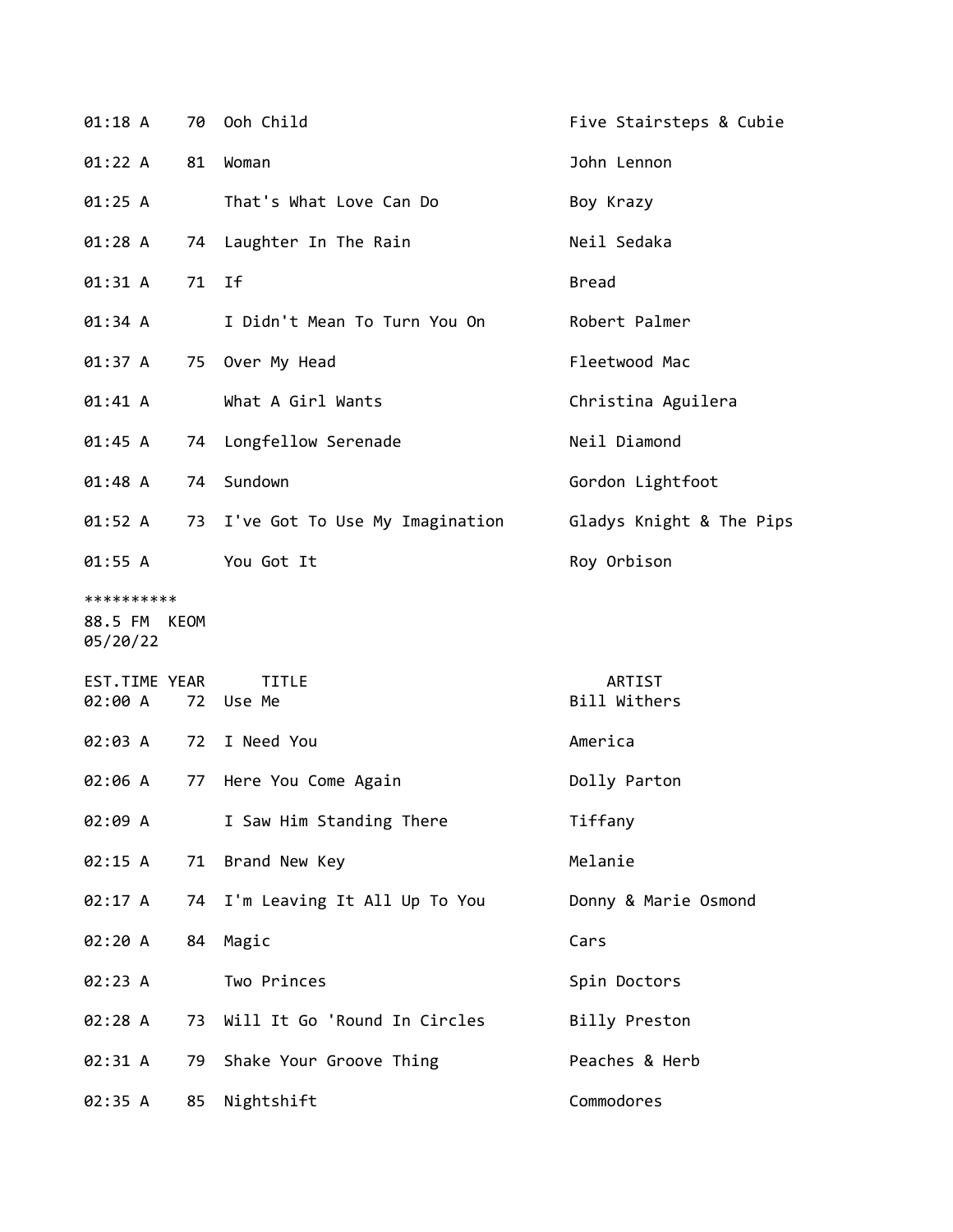| 02:39 A                                |      | 78 Flash Light                              | Parliment                               |
|----------------------------------------|------|---------------------------------------------|-----------------------------------------|
| 02:45 A                                |      | (Can't Live Without Your) Love And          | Nelson                                  |
| 02:49A                                 |      | 75 Evil Woman                               | Electric Light Orchestra                |
| 02:52 A                                |      | 70 Bridge Over Troubled Water               | Simon & Garfunkel                       |
| 02:58 A                                |      | 72 You Ought To Be With Me                  | Al Green                                |
| **********<br>88.5 FM KEOM<br>05/20/22 |      |                                             |                                         |
| EST.TIME YEAR<br>03:01 A               |      | <b>TITLE</b><br>73 The Love I Lost (Part 1) | ARTIST<br>Harold Melvin & The Bluenotes |
| 03:05 A                                |      | The Night Chicago Died                      | Paper Lace                              |
| 03:08 A                                |      | 80 Never Knew Love Like This Before         | Stephanie Mills                         |
| 03:12 A                                |      | 78 She's Always A Woman                     | Billy Joel                              |
| 03:17 A                                |      | 75 All By Myself                            | Eric Carmen                             |
| 03:21 A                                |      | 72 I'm Stone In Love With You               | Stylistics                              |
| 03:24 A                                |      | 85 Life In One Day                          | Howard Jones                            |
| 03:28 A                                |      | 75 Love Rollercoaster                       | Ohio Players                            |
| 03:30 A                                |      | 71 If You Really Love Me                    | Stevie Wonder                           |
| 03:33 A                                | 84   | Time After Time                             | Cyndi Lauper                            |
| 03:37 A                                |      | You Wear It Well                            | Rod Stewart                             |
| 03:42 A                                |      | Don't Let The Sun Go Down On Me             | George Michael & Elton John             |
| 03:47 A                                |      | 79 Love Is The Answer                       | England Dan & John Ford Coley           |
| 03:51 A                                |      | 73 Last Song                                | Edward Bear                             |
| 03:54 A                                | 77   | Feels Like The First Time                   | Foreigner                               |
| 03:58 A                                |      | Love On A Two-Way Street                    | Moments                                 |
| **********<br>88.5 FM                  | KEOM |                                             |                                         |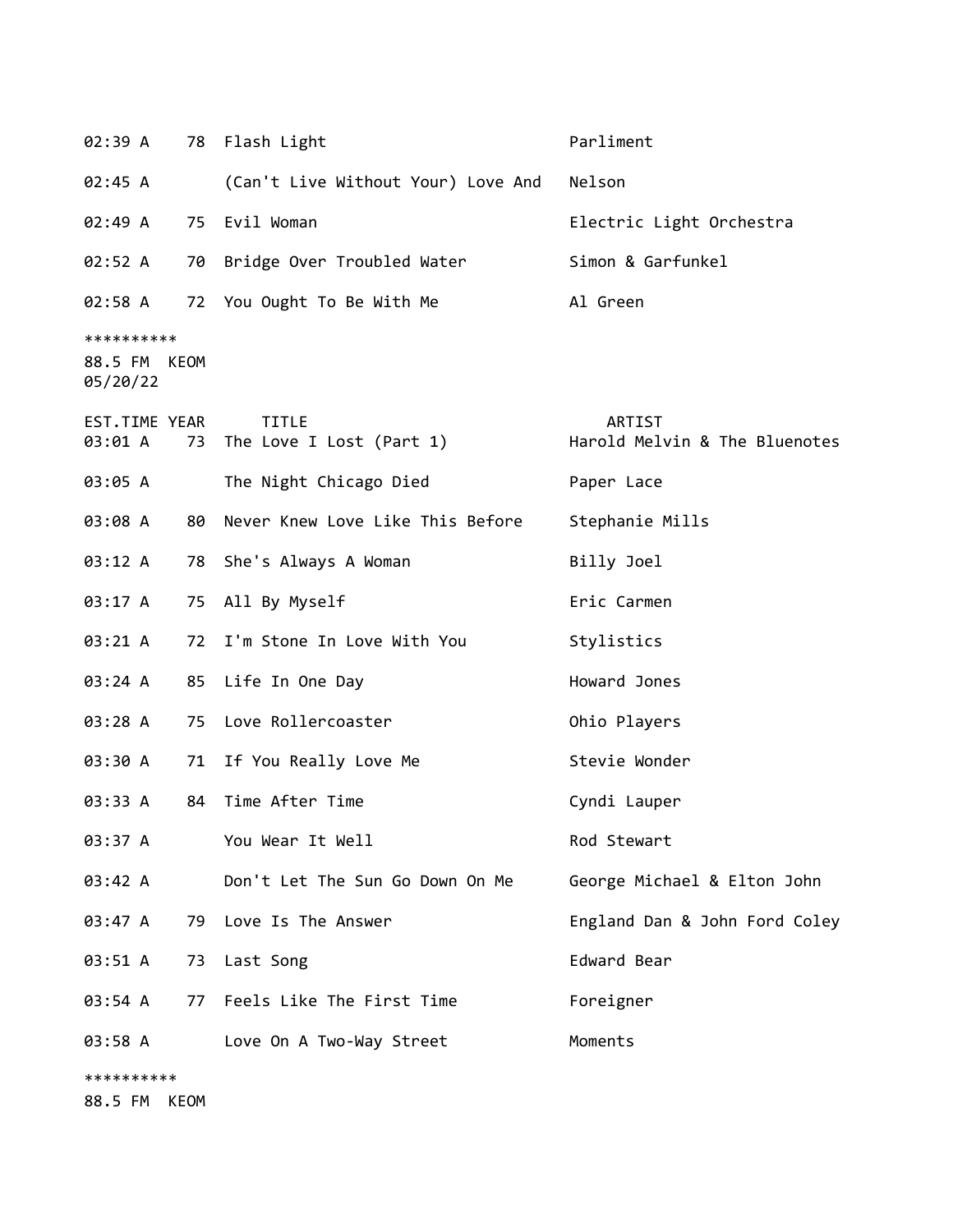05/20/22

| EST.TIME YEAR<br>04:02 A               | <b>TITLE</b><br>Steppin' Out (Gonna Boogie Tonight) | ARTIST<br>Tony Orlando & Dawn |
|----------------------------------------|-----------------------------------------------------|-------------------------------|
| 04:05 A<br>77                          | Nobody Does It Better                               | Carly Simon                   |
| 04:08 A<br>82                          | Somebody's Baby                                     | Jackson Browne                |
| 04:12 A<br>77                          | Runaround Sue                                       | Leif Garrett                  |
| 04:16 A<br>74                          | Rock The Boat                                       | Hues Corporation              |
| 04:19 A<br>79                          | Shake Your Body Down (To The Ground                 | Jackson 5                     |
| 04:22 A<br>83                          | Give It Up                                          | KC & The Sunshine Band        |
| 04:26 A                                | If You Go                                           | Jon Secada                    |
| 04:31 A<br>71                          | Lonely Days                                         | Bee Gees                      |
| 04:34 A<br>79                          | You're Only Lonely                                  | J.D. Souther                  |
| 04:38 A<br>81                          | Bette Davis Eyes                                    | Kim Carnes                    |
| 04:41 A                                | Isn't Life Strange                                  | Moody Blues                   |
| 04:48 A<br>91                          | Right Here, Right Now                               | Jesus Jones                   |
| 04:51 A<br>77                          | I Feel Love                                         | Donna Summer                  |
| 04:56 A<br>77                          | Southern Nights                                     | Glen Campbell                 |
| **********<br>88.5 FM KEOM<br>05/20/22 |                                                     |                               |
| EST.TIME YEAR<br>05:01 A<br>72         | <b>TITLE</b><br>Long Cool Woman (In A Black Dress)  | ARTIST<br>Hollies             |
| 05:04 A<br>79                          | Cool Change                                         | Little River Band             |
| 05:08 A<br>75                          | Before The Next Teardrop Falls                      | Freddy Fender                 |
| 05:10 A                                | If Anyone Falls                                     | Stevie Nicks                  |
| 05:16 A<br>91                          | It's So Hard To Say Goodbye To Yest                 | Boyz II Men                   |
| 05:19 A                                | 79 You Can't Change That                            | Raydio                        |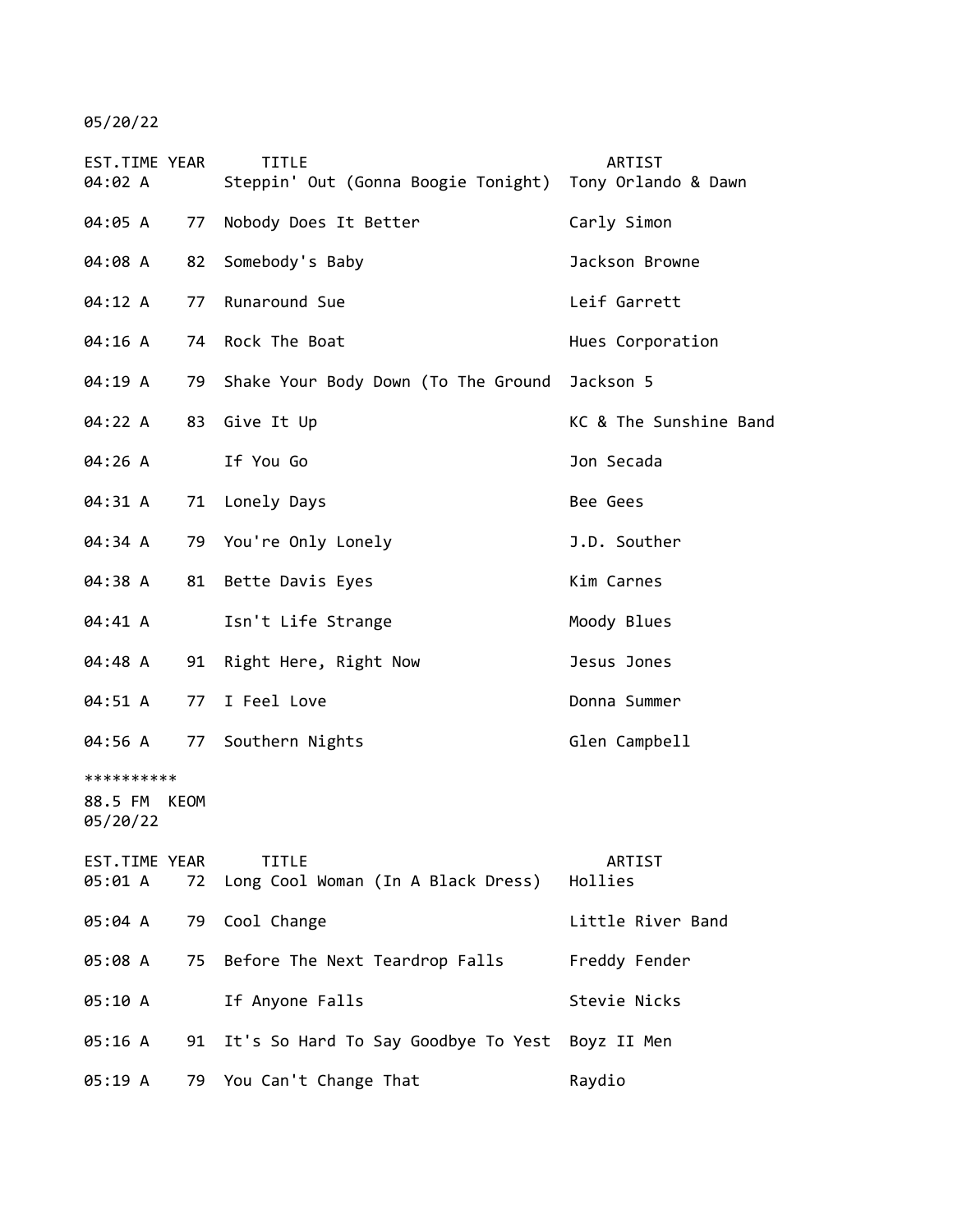| 05:22 A                           | 83   | Say Say Say                                     | Paul McCartney & Michael Jackson |
|-----------------------------------|------|-------------------------------------------------|----------------------------------|
| 05:26 A                           | 79   | I Want Your Love                                | Chic                             |
| 05:29 A                           | 75   | (Hey Won't You Play) Another Somebo B.J. Thomas |                                  |
| 05:32 A                           |      | Piece Of My Heart                               | Tara Kemp                        |
| 05:36 A                           |      | Rhythm Nation                                   | Janet Jackson                    |
| 05:41 A                           |      | That's When The Music Takes Me                  | Neil Sedaka                      |
| 05:46 A                           |      | Truly Madly Deeply                              | Savage Garden                    |
| 05:50 A                           | 73   | Hello It's Me                                   | Todd Rundgren                    |
| 05:54 A                           | 76   | If You Leave Me Now                             | Chicago                          |
| 05:58 A                           | 74   | Nothing From Nothing                            | Billy Preston                    |
| **********<br>88.5 FM<br>05/20/22 | KEOM |                                                 |                                  |
| EST.TIME YEAR<br>06:01 A          | 78   | <b>TITLE</b><br>Love Will Find A Way            | ARTIST<br>Pablo Cruise           |
| 06:05 A                           | 72   | Song Sung Blue                                  | Neil Diamond                     |
| 06:08 A                           |      | 82 You Can't Hurry Love                         | Phil Collins                     |
| 06:11 A                           | 79   | Do It Or Die                                    | Atlanta Rhythm Section           |
| 06:16 A                           | 76   | Kiss And Say Goodbye                            | Manhattans                       |
| 06:19 A                           | 77   | Strawberry Letter #23                           | Brothers Johnson                 |
| 06:23 A                           |      | Games People Play                               | Alan Parsons Project             |
| 06:26 A                           |      | Waiting For Tonight                             | Jennifer Lopez                   |
| 06:31 A                           | 77   | Car Wash                                        | Rose Royce                       |
| 06:34 A                           | 74   | Sha-La-La (Make Me Happy)                       | Al Green                         |
| 06:38 A                           | 85   | Kyrie (Short)                                   | Mr. Mister                       |
| 06:45 A                           | 94   | Endless Love                                    | Luther Vandross & Mariah Carey   |
| 06:49 A                           | 78   | Magnet And Steel                                | Walter Egan                      |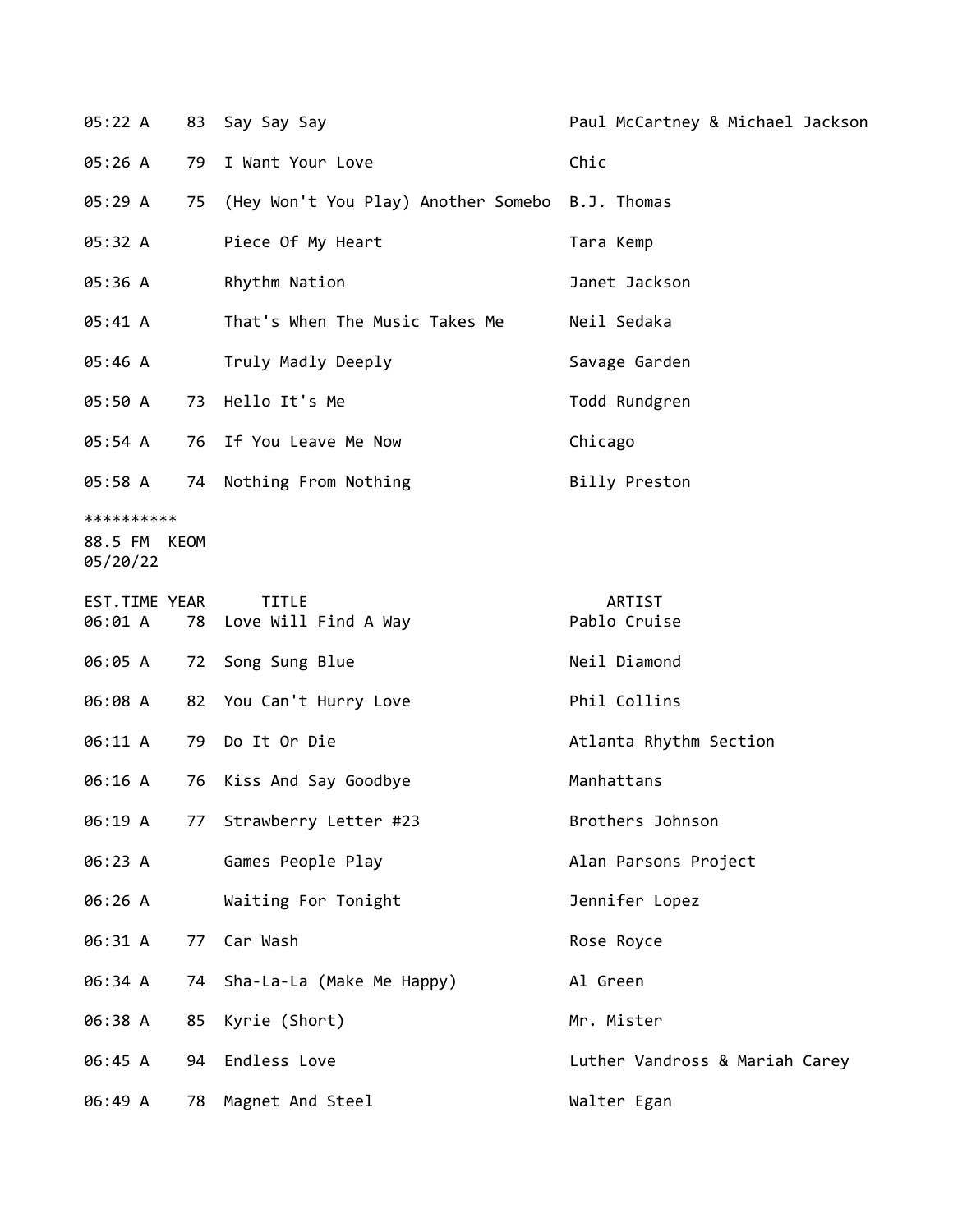| 06:55 A 82 That Girl                   |      |                                          | Stevie Wonder                          |
|----------------------------------------|------|------------------------------------------|----------------------------------------|
| **********<br>88.5 FM KEOM<br>05/20/22 |      |                                          |                                        |
| EST.TIME YEAR<br>07:03 A               | 70   | <b>TITLE</b><br>Lookin' Out My Back Door | ARTIST<br>Creedence Clearwater Revival |
| 07:05 A                                | 79   | He's The Greatest Dancer                 | Sister Sledge                          |
| 07:09 A                                |      | Should've Known Better                   | Richard Marx                           |
| 07:17 A                                | 77   | Couldn't Get It Right                    | Climax Blues Band                      |
| 07:20 A                                | 91   | Shiny Happy People                       | R.E.M.                                 |
| 07:24A                                 | 76   | Livin' Thing                             | Electric Light Orchestra               |
| 07:27 A                                | 72   | Rockin' Robin                            | Michael Jackson                        |
| 07:32 A                                | 84   | Lucky Star                               | Madonna                                |
| 07:36 A                                |      | On And On                                | Gladys Knight & The Pips               |
| 07:39 A                                | 80 - | Woman In Love                            | Barbra Streisand                       |
| 07:45 A                                | 75 — | Fallin' In Love                          | Hamilton, Joe Frank & Reynolds         |
| 07:48 A                                |      | You Don't Want Me Anymore                | Steel Breeze                           |
| 07:51 A                                | 89.  | Cold Hearted                             | Paula Abdul                            |
| 07:59 A                                |      | Jump                                     | Van Halen                              |
| **********<br>88.5 FM<br>05/20/22      | KEOM |                                          |                                        |

| EST.TIME YEAR | <b>TITLE</b>                       | ARTIST             |
|---------------|------------------------------------|--------------------|
|               | 08:01 A 76 Love So Right           | Bee Gees           |
|               | 08:06 A 72 Alone Again (Naturally) | Gilbert O'Sullivan |
|               | 08:09 A 84 The Boys Of Summer      | Don Henley         |
| 08:17 A       | The Old Songs                      | Barry Manilow      |

06:52 A 75 You Are So Beautiful Joe Cocker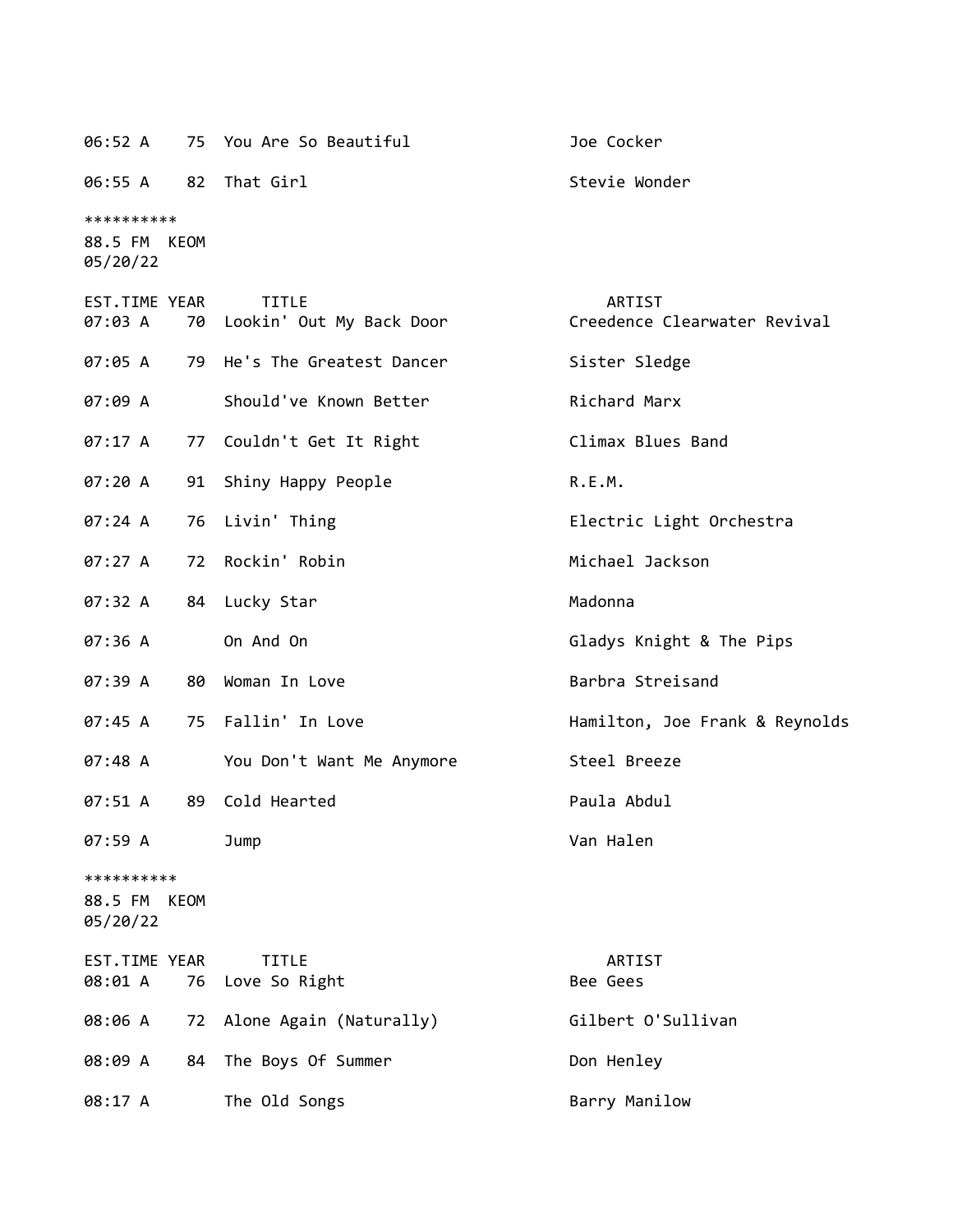| 08:22 A                                |    | The Hardest Thing                        | 98 Degrees                    |
|----------------------------------------|----|------------------------------------------|-------------------------------|
| 08:27 A                                | 72 | If You Don't Know Me By Now              | Harold Melvin & The Bluenotes |
| 08:32 A                                | 75 | Love Will Keep Us Together               | Captain & Tennille            |
| 08:36 A                                | 75 | Cut The Cake                             | Average White Band            |
| 08:41 A                                | 84 | Penny Lover                              | Lionel Richie                 |
| 08:47 A                                |    | Wild Night                               | John Mellencamp & Me'Shell    |
| Ndegeocello<br>08:50 A                 | 76 | Sorry Seems To Be The Hardest Word       | Elton John                    |
| 08:54 A                                |    | 76 Nadia's Theme                         | Barry Devorzon                |
| **********<br>88.5 FM KEOM<br>05/20/22 |    |                                          |                               |
| EST.TIME YEAR<br>09:00 A               |    | <b>TITLE</b><br>78 Last Dance            | ARTIST<br>Donna Summer        |
| 09:03 A                                | 75 | Walking In Rhythm                        | Blackbyrds                    |
| 09:06 A                                | 72 | Oh Girl                                  | Chi-Lites                     |
| 09:09 A                                | 83 | Stand Back                               | Stevie Nicks                  |
| 09:16 A                                | 79 | Heart Of Glass                           | Blondie                       |
| 09:20 A                                | 75 | Old Days                                 | Chicago                       |
| 09:23 A                                | 84 | Foolish Heart                            | Steve Perry                   |
| 09:27 A                                |    | For You I Will                           | Monica                        |
| 09:32 A                                | 76 | Dream Weaver                             | Gary Wright                   |
| 09:35 A                                | 71 | Sooner Or Later                          | Grassroots                    |
| 09:38 A                                |    | America                                  | Neil Diamond                  |
| 09:42 A                                | 71 | Summer Sand                              | Tony Orlando & Dawn           |
| 09:47 A                                |    | Genie In A Bottle                        | Christina Aguilera            |
| 09:50 A                                | 77 | Dance, Dance, Dance (Yowsah, Yowsah Chic |                               |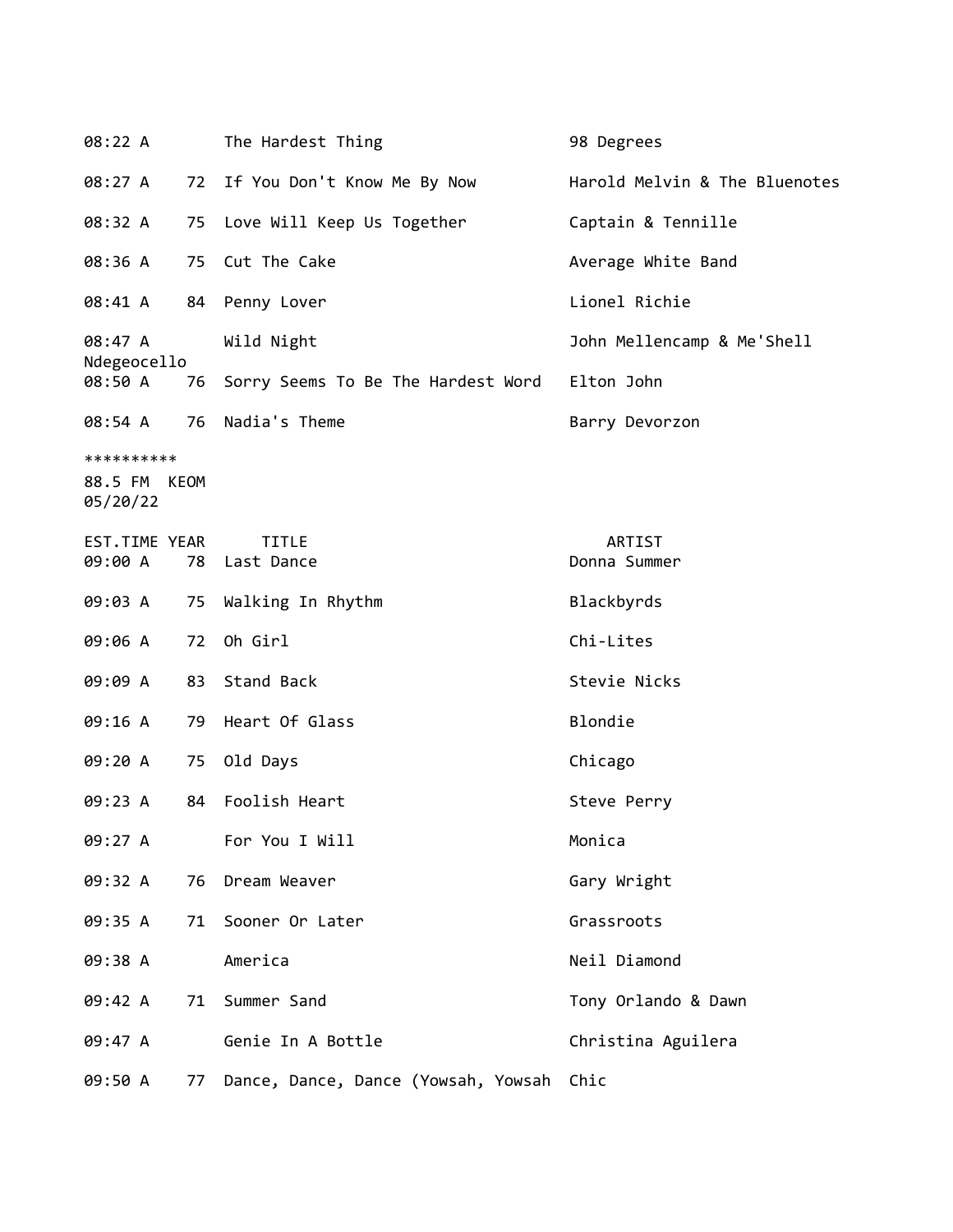| 09:54 A                                |    | Theme From S.W.A.T.                               | Rhythm Heritage               |
|----------------------------------------|----|---------------------------------------------------|-------------------------------|
| 09:58 A                                |    | 74 Rock Me Gently                                 | Andy Kim                      |
| **********<br>88.5 FM KEOM<br>05/20/22 |    |                                                   |                               |
| EST.TIME YEAR<br>10:01 A               | 75 | <b>TITLE</b><br>Sky High                          | ARTIST<br>Jigsaw              |
| 10:04 A                                |    | 76 I'd Really Love To See You Tonight             | England Dan & John Ford Coley |
| 10:06 A                                |    | Electric Youth                                    | Debbie Gibson                 |
| 10:11 A                                | 81 | Waiting For A Girl Like You                       | Foreigner                     |
| 10:17 A                                |    | From This Moment On                               | Shania Twain                  |
| 10:21 A                                |    | 71 Have You Ever Seen The Rain                    | Creedence Clearwater Revival  |
| 10:24 A                                |    | Love Changes (Everything)                         | Climie Fisher                 |
| 10:29A                                 |    | 74 Rock Your Baby                                 | George McCrae                 |
| 10:33 A                                | 91 | Too Many Walls                                    | Cathy Dennis                  |
| 10:37 A                                | 88 | Giving You The Best That I Got                    | Anita Baker                   |
| 10:40 A                                |    | 71 Love's Lines, Angles And Rhymes                | 5th Dimension                 |
| 10:47 A                                | 90 | High Enough                                       | D. Yankees                    |
| 10:51 A                                | 77 | (Every Time I Turn Around) Back In                | L.T.D.                        |
| 10:54 A                                |    | 79 The Main Event                                 | Barbra Streisand              |
| **********<br>88.5 FM KEOM<br>05/20/22 |    |                                                   |                               |
| EST.TIME YEAR<br>11:00 A               |    | <b>TITLE</b><br>79 Don't Stop 'Til You Get Enough | ARTIST<br>Michael Jackson     |
| $11:04$ A                              |    | 71 All I Ever Need Is You                         | Sonny & Cher                  |
| 11:06 A                                |    | 72 Precious And Few                               | Climax                        |
| 11:09 A                                |    | Seven Year Ache                                   | Roseanne Cash                 |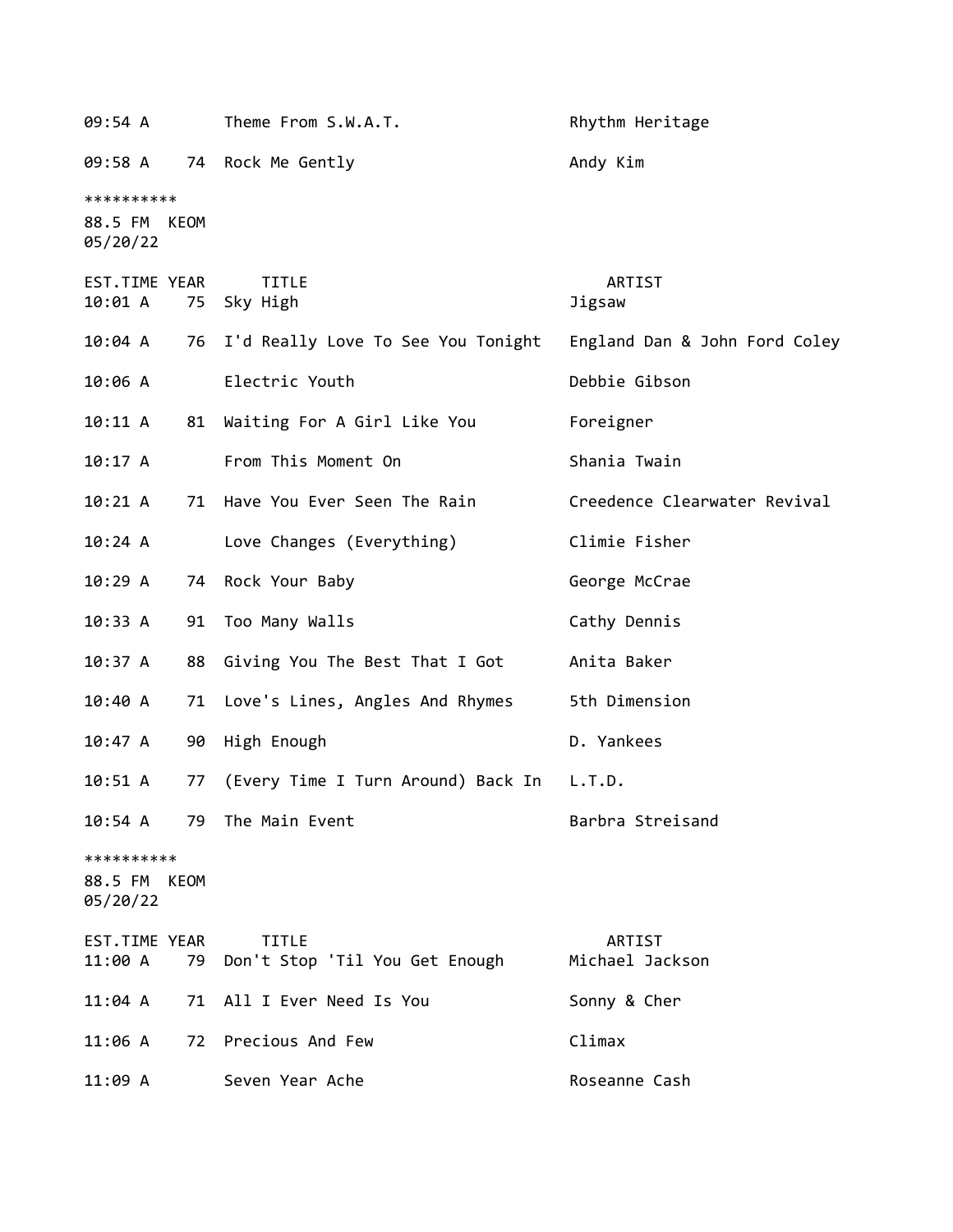| 11:12 A                                | 86 | Word Up                                           | Cameo                    |
|----------------------------------------|----|---------------------------------------------------|--------------------------|
| 11:19 A                                | 93 | Dreamlover                                        | Mariah Carey             |
| 11:23 A                                | 78 | An Everlasting Love                               | Andy Gibb                |
| 11:27 A                                |    | Tender Lover                                      | Babyface                 |
| 11:32 A                                |    | 72 Let's Stay Together                            | Al Green                 |
| 11:35 A                                | 90 | Where Does My Heart Beat Now                      | Celine Dion              |
| $11:39$ A                              | 88 | The Flame                                         | Cheap Trick              |
| 11:47 A                                |    | Total Eclipse Of The Heart                        | Nicki French             |
| $11:51$ A                              | 72 | Doctor My Eyes                                    | Jackson Browne           |
| 11:54 A                                |    | 70 Ain't No Mountain High Enough (Shor Diana Ross |                          |
| $11:58$ A                              | 72 | Puppy Love                                        | Donny Osmond             |
| **********<br>88.5 FM KEOM<br>05/20/22 |    |                                                   |                          |
|                                        |    |                                                   |                          |
| EST.TIME YEAR<br>12:01 P               |    | <b>TITLE</b><br>74 Eres Tu                        | ARTIST<br>Mocedades      |
| 12:05 P                                | 72 | Everybody Plays The Fool                          | Main Ingredient          |
| $12:08$ P                              |    | Catch Me, I'm Falling                             | Pretty Poison            |
| $12:12$ P                              | 77 | Turn To Stone                                     | Electric Light Orchestra |
| $12:19$ P                              | 78 | If I Can't Have You                               | Yvonne Elliman           |
| 12:22 P                                | 78 | September                                         | Earth, Wind & Fire       |
| $12:25$ P                              |    | More Than You Know                                | Martika                  |
| $12:31$ P                              |    | MacArthur Park                                    | Donna Summer             |
| $12:35$ P                              | 70 | Hitchin' A Ride                                   | Vanity Fare              |
| 12:38 P                                | 80 | All Out Of Love                                   | Air Supply               |
| 12:42 P                                | 77 | Isn't It Time                                     | Baby's                   |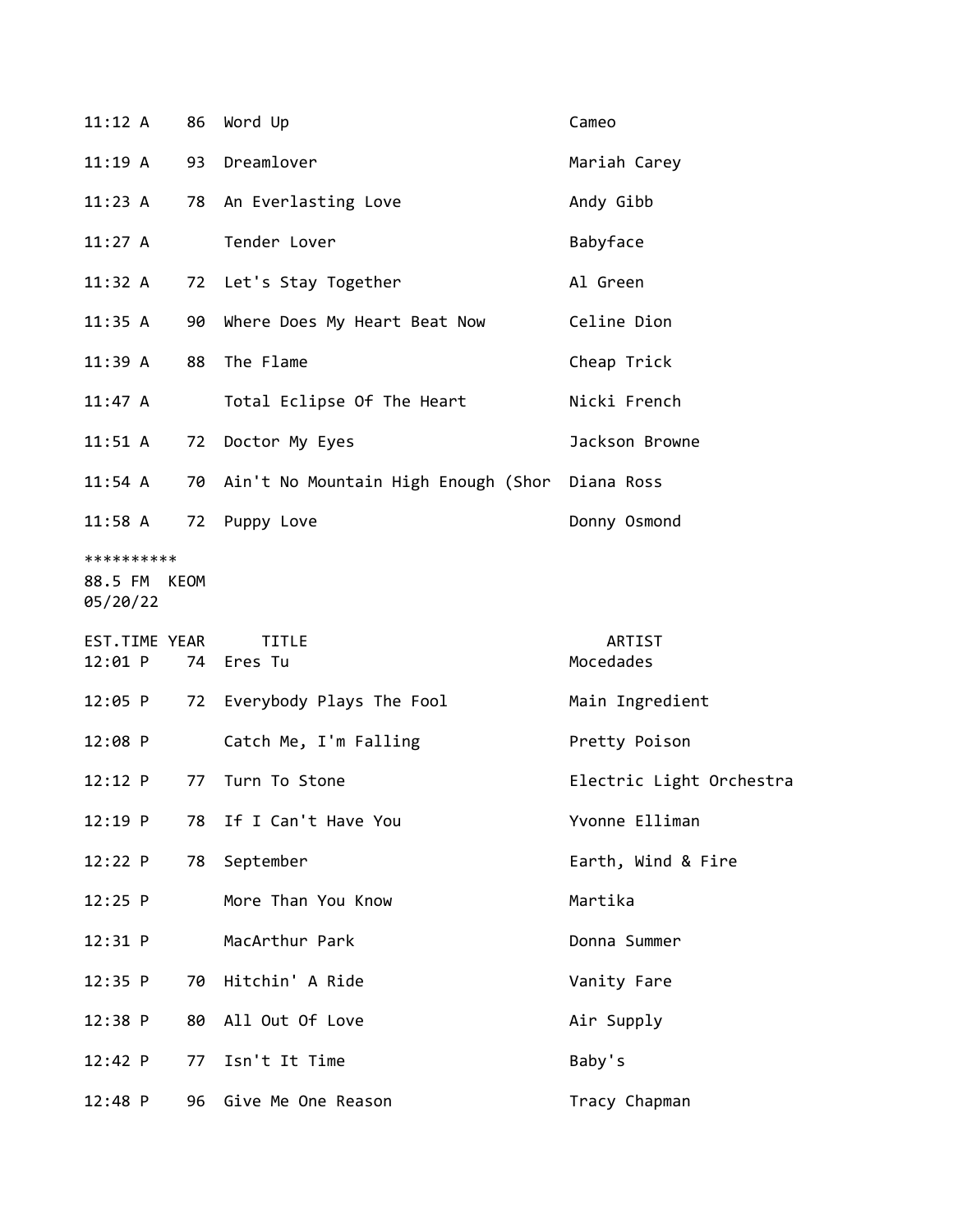12:52 P 71 Beginnings (Short Version) Chicago 12:55 P 77 Don't Stop Fleetwood Mac 12:59 P 70 Thank You Sly & The Family Stone \*\*\*\*\*\*\*\*\*\* 88.5 FM KEOM 05/20/22 EST.TIME YEAR TITLE ARTIST 01:04 P Telefone (Long Distance Love Affair Sheena Easton 01:07 P 76 Let Your Love Flow Bellamy Brothers 01:10 P 90 Summer Rain Belinda Carlisle 01:17 P 84 Drive Cars 01:20 P Do You Know What I Mean Lee Michaels 01:24 P 78 Three Times A Lady Commodores 01:27 P 86 Girl Can't Help It Journey 01:32 P 87 (I Just) Died In Your Arms Cutting Crew 01:37 P 71 That's The Way I've Always Heard It Carly Simon 01:41 P Don't Speak No Doubt 01:48 P 74 Lucy In The Sky With Diamonds Elton John 01:54 P Take Me Home Tonight Eddie Money 01:59 P 78 Kiss You All Over The Control of Exile \*\*\*\*\*\*\*\*\*\* 88.5 FM KEOM 05/20/22 EST.TIME YEAR TITLE ARTIST 02:02 P 70 If I Were Your Woman The Gladys Knight & The Pips 02:05 P 72 Ben Michael Jackson 02:08 P Method Of Modern Love Than Hall & Oates 02:11 P Born To Wonder Rare Earth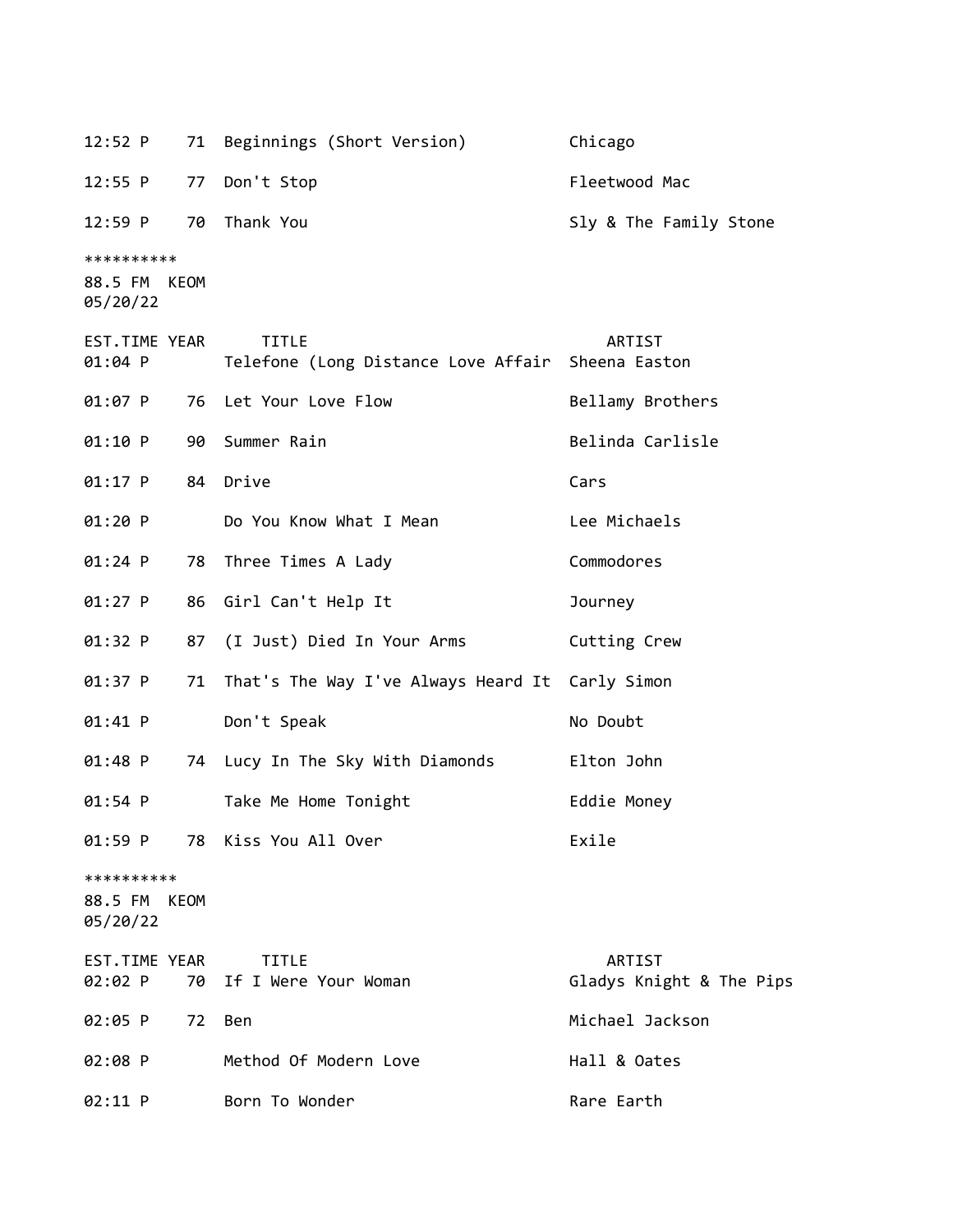| $02:17$ P                              |    | 71 Ain't No Sunshine                               | Bill Withers                           |
|----------------------------------------|----|----------------------------------------------------|----------------------------------------|
| 02:18 P                                | 70 | The Wonder Of You                                  | Elvis Presley                          |
| $02:21$ P                              |    | Forever Man                                        | Eric Clapton                           |
| 02:24 P                                | 93 | Baby I'm Yours                                     | Shai                                   |
| 02:29 P                                | 72 | Me And Mrs. Jones                                  | Billy Paul                             |
| 02:33 P                                |    | 70 Gypsy Woman                                     | Brian Hyland                           |
| 02:36 P                                |    | 86 Take My Breath Away                             | Berlin                                 |
| 02:40 P                                |    | 79 Up On The Roof                                  | James Taylor                           |
| 02:46 P                                | 90 | I Wish It Would Rain Down                          | Phil Collins                           |
| 02:51 P                                |    | 71 I'd Like To Teach The World To Sing New Seekers |                                        |
| 02:53 P                                |    | 73 Delta Dawn                                      | Helen Reddy                            |
| $02:56$ P                              |    | 75 Nights On Broadway                              | Bee Gees                               |
| **********<br>88.5 FM KEOM<br>05/20/22 |    |                                                    |                                        |
| EST.TIME YEAR<br>03:02 P               |    | <b>TITLE</b><br>70 Who'll Stop The Rain            | ARTIST<br>Creedence Clearwater Revival |
| 03:04 P                                | 79 | The Second Time Around                             | Shalamar                               |
| 03:08 P                                | 71 | One Bad Apple                                      | Osmonds                                |
| 03:10 P                                | 80 | Coming Up                                          | Paul McCartney                         |
| 03:16 P                                | 94 | Never Forget You                                   | Mariah Carey                           |
| 03:20 P                                | 78 | Our Love                                           | Natalie Cole                           |
| 03:24 P                                | 87 | Meet Me Half Way                                   | Kenny Loggins                          |
| 03:27 P                                | 76 | Muskrat Love                                       | Captain & Tennille                     |
| 03:32 P                                |    | Tie A Yellow Ribbon Round The Ole O                | Tony Orlando & Dawn                    |
| 03:35 P                                |    | (You Drive Me) Crazy                               | Britney Spears                         |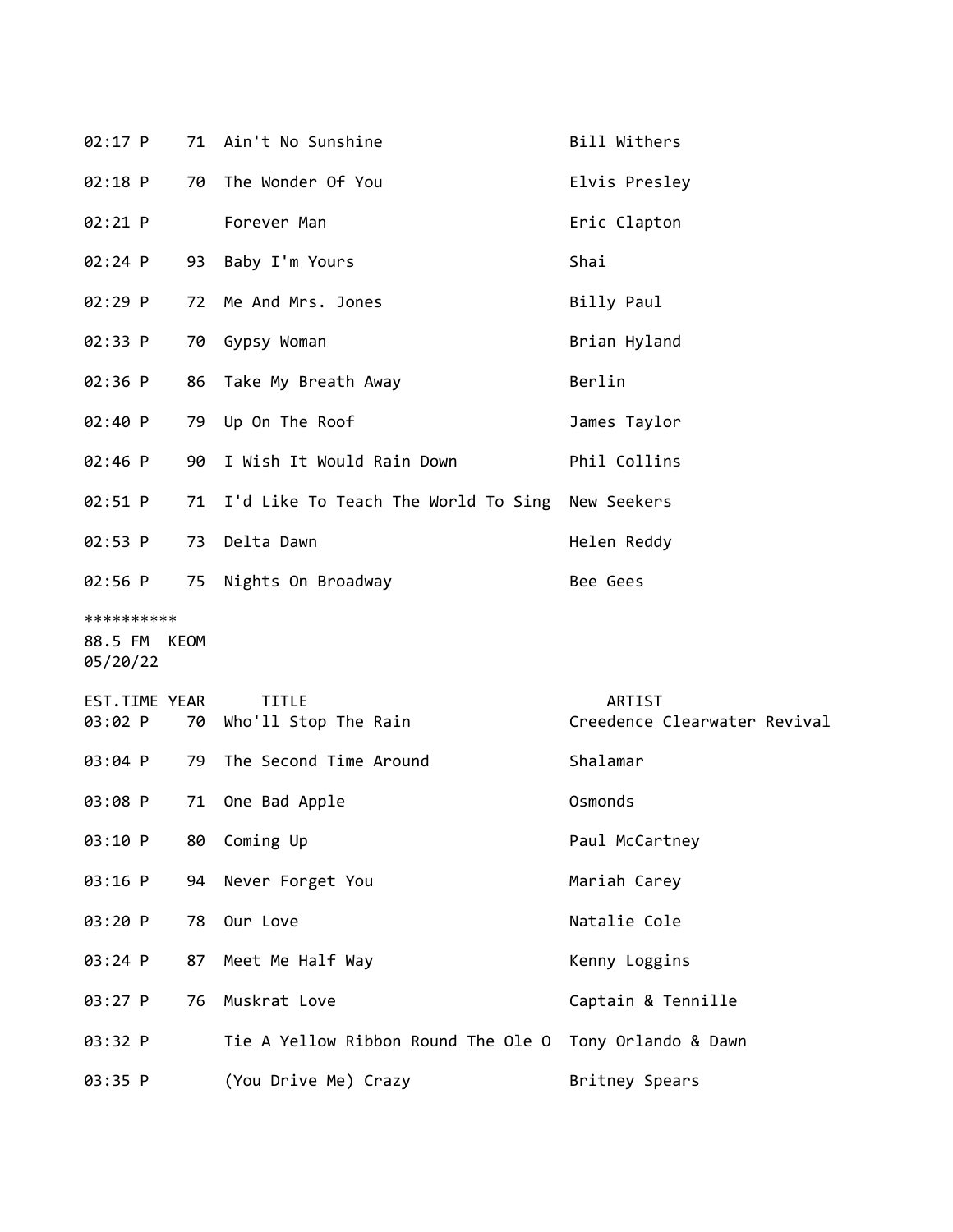| 03:39 P                                   | The Safety Dance                                              | Men Without Hats      |
|-------------------------------------------|---------------------------------------------------------------|-----------------------|
| 03:42 P                                   | 76 (Shake Shake Shake) Shake Your Boot KC & The Sunshine Band |                       |
| 03:47 P                                   | I Will Be Here For You                                        | Michael W. Smith      |
| 03:51 P                                   | 72 Mother And Child Reunion                                   | Paul Simon            |
| 03:53 P                                   | 77 Don't Give Up On Us                                        | David Soul            |
| 03:58 P                                   | 76 Love Is Alive                                              | Gary Wright           |
| **********<br>88.5 FM KEOM<br>05/20/22    |                                                               |                       |
| EST.TIME YEAR<br>04:01 P                  | <b>TITLE</b><br>The Look                                      | ARTIST<br>Roxette     |
| 04:06 P                                   | 70 Love Grows (Where My Rosemary Goes) Edison Lighthouse      |                       |
| 04:09 P                                   | The One I Love                                                | R.E.M.                |
| 04:12 P                                   | Lights Out                                                    | Peter Wolf            |
| 04:19 P                                   | Glory Of Love<br>86                                           | Peter Cetera          |
| 04:23 P                                   | Something To Talk About<br>91                                 | Bonnie Raitt          |
| 04:26 P                                   | 74 I Won't Last A Day Without You                             | Carpenters            |
| 04:32 P                                   | 74 You're The First, The Last, My Ever Barry White            |                       |
| 04:36 P                                   | 81<br>Every Little Thing She Does Is Magi Police              |                       |
| 04:41 P                                   | With Your Love<br>76                                          | Jefferson Starship    |
| 04:46 P                                   | Kind & Generous                                               | Natalie Merchant      |
| 04:50 P                                   | Goodbye Yellow Brick Road<br>73                               | Elton John            |
| 04:53 P                                   | 71 An Old Fashioned Love Song                                 | Three Dog Night       |
| **********<br>88.5 FM<br>KEOM<br>05/20/22 |                                                               |                       |
| EST. TIME YEAR<br>05:00 P                 | <b>TITLE</b><br>Take Me Home, Country Roads                   | ARTIST<br>John Denver |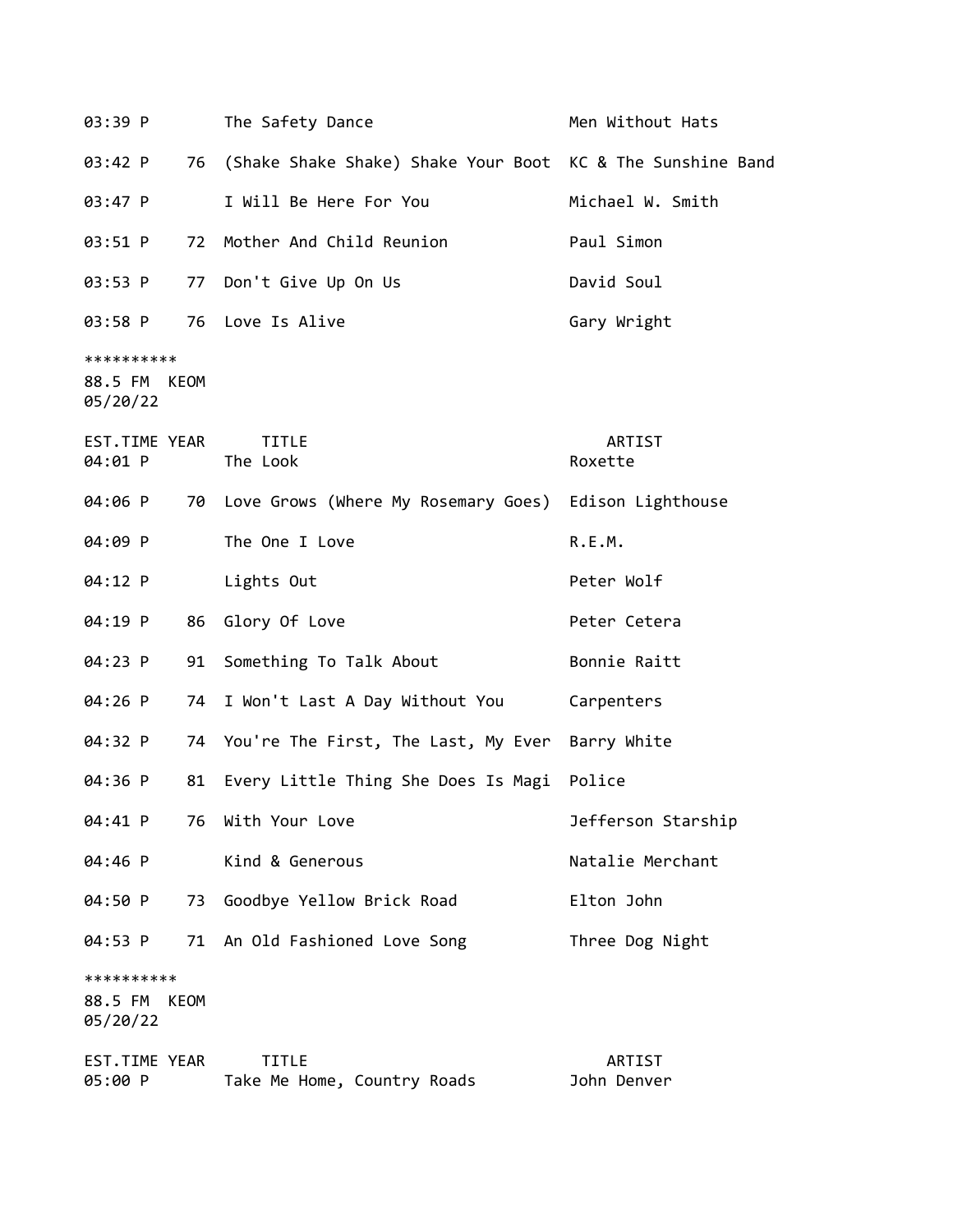| 05:03 P                                |    | 74 Lonely People                               | America                        |
|----------------------------------------|----|------------------------------------------------|--------------------------------|
| 05:07 P                                | 78 | On Broadway                                    | George Benson                  |
| 05:12 P                                |    | 74 You Little Trustmaker                       | Tymes                          |
| 05:18 P                                | 74 | Dancing Machine                                | Jackson 5                      |
| 05:21 P                                |    | 74 Life Is A Rock (But The Radio Rolle Reunion |                                |
| 05:24 P                                |    | Iko Iko                                        | Belle Stars                    |
| 05:27 P                                |    | Strike It Up                                   | Black Box                      |
| 05:32 P                                | 75 | How Long                                       | Ace                            |
| 05:35 P                                | 76 | Hot Line                                       | Sylvers                        |
| 05:39 P                                |    | 88 Perfect World                               | Huey Lewis & The News          |
| 05:46 P                                |    | Adia                                           | Sarah McLachlan                |
| 05:50 P                                | 72 | Where Is The Love                              | Roberta Flack & Donny Hathaway |
| 05:52 P                                |    | 74 I'm Not In Love                             | <b>10CC</b>                    |
| **********<br>88.5 FM KEOM<br>05/20/22 |    |                                                |                                |
| EST.TIME YEAR<br>06:01 P               |    | <b>TITLE</b><br>74 Tell Me Something Good      | ARTIST<br>Rufus                |
| 06:04 P                                | 86 | Throwing It All Away                           | Genesis                        |
| 06:09 P                                | 76 | Love Hangover                                  | Diana Ross                     |
| 06:15 P                                | 84 | Stuck On You                                   | Lionel Richie                  |
| 06:18 P                                | 77 | So In To You                                   | Atlanta Rhythm Section         |
| 06:23 P                                |    | I'm Still In Love With You                     | Al Green                       |
| 06:26 P                                | 74 | Honey Honey                                    | ABBA                           |
| 06:32 P                                | 89 | The Living Years                               | Mike + The Mechanics           |
| 06:36 P                                | 71 | Have You Ever Seen The Rain                    | Creedence Clearwater Revival   |
| 06:40 P                                |    | To Be With You                                 | Mr. Big                        |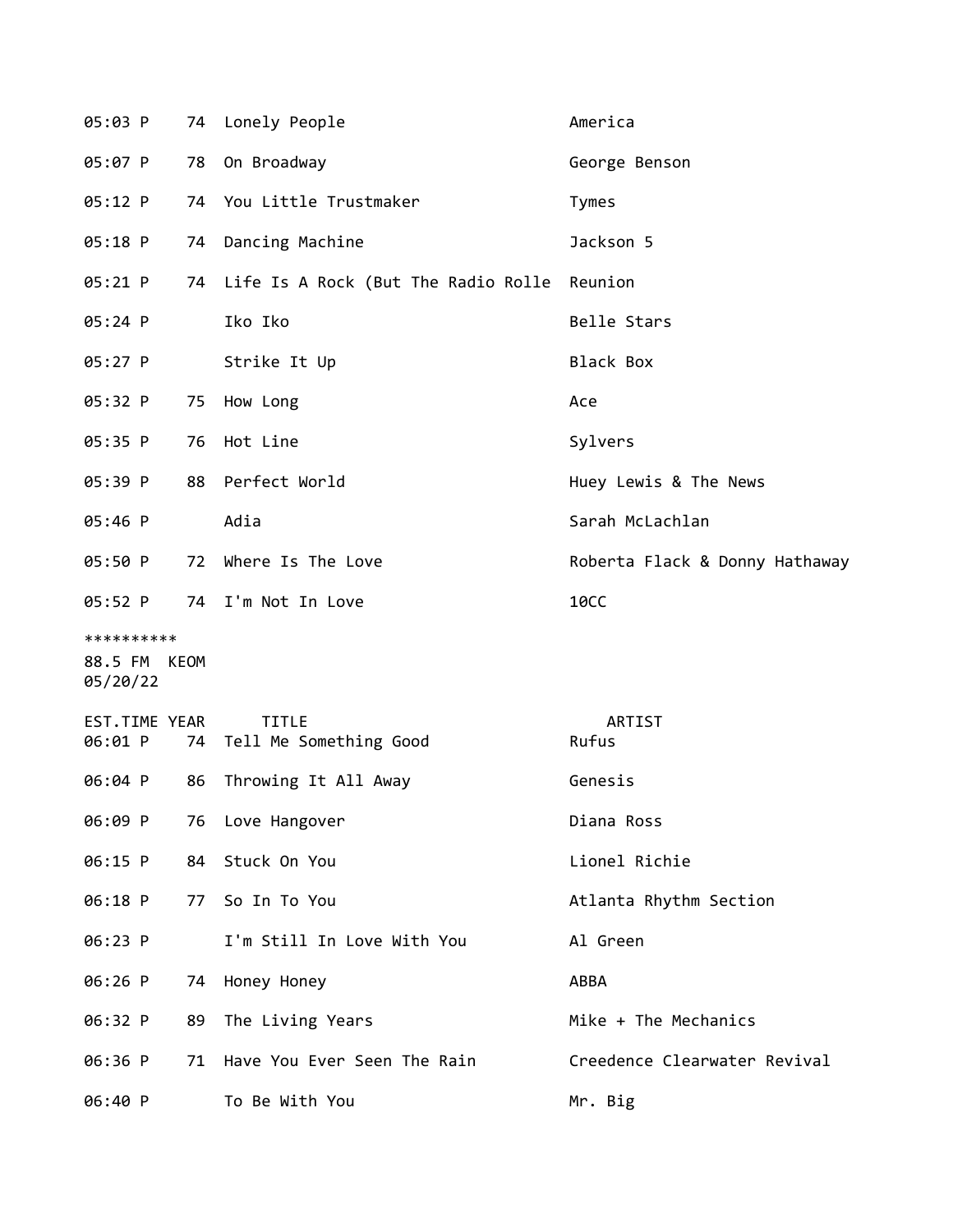06:46 P 75 He Don't Love You (Like I Love You) Tony Orlando & Dawn 06:50 P 80 Desire Andy Gibb 06:54 P 74 Dancing Machine Jackson 5 \*\*\*\*\*\*\*\*\*\* 88.5 FM KEOM 05/20/22 EST.TIME YEAR TITLE ARTIST 07:00 P 72 I'll Take You There Staple Singers 07:03 P 84 The Old Man Down The Road 30hn Fogerty 07:06 P 78 Too Much, Too Little, Too Late Johnny Mathis & Deneice Williams 07:08 P Don't Say You Love Me M2M 07:13 P Here I Go Again Nhitesnake 07:18 P 78 I Just Wanna Stop Gino Vannelli 07:21 P 74 Black Water Doobie Brothers 07:25 P It's The End Of The World As We Kno R.E.M. 07:29 P 86 Greatest Love Of All Whitney Houston 07:34 P 77 Baby What A Big Surprise Chicago 07:37 P 94 Without You Mariah Carey 07:40 P 74 Keep On Singing Nellen Reddy 07:44 P 73 Top Of The World Carpenters 07:47 P 87 Hazy Shade Of Winter Bangles 07:50 P 74 Beach Baby **First Class** 07:53 P Werewolves Of London Warren Zevon 07:57 P 87 La Bamba de la contrata de la Los Lobos 07:59 P 73 Daniel Elton John \*\*\*\*\*\*\*\*\*\* 88.5 FM KEOM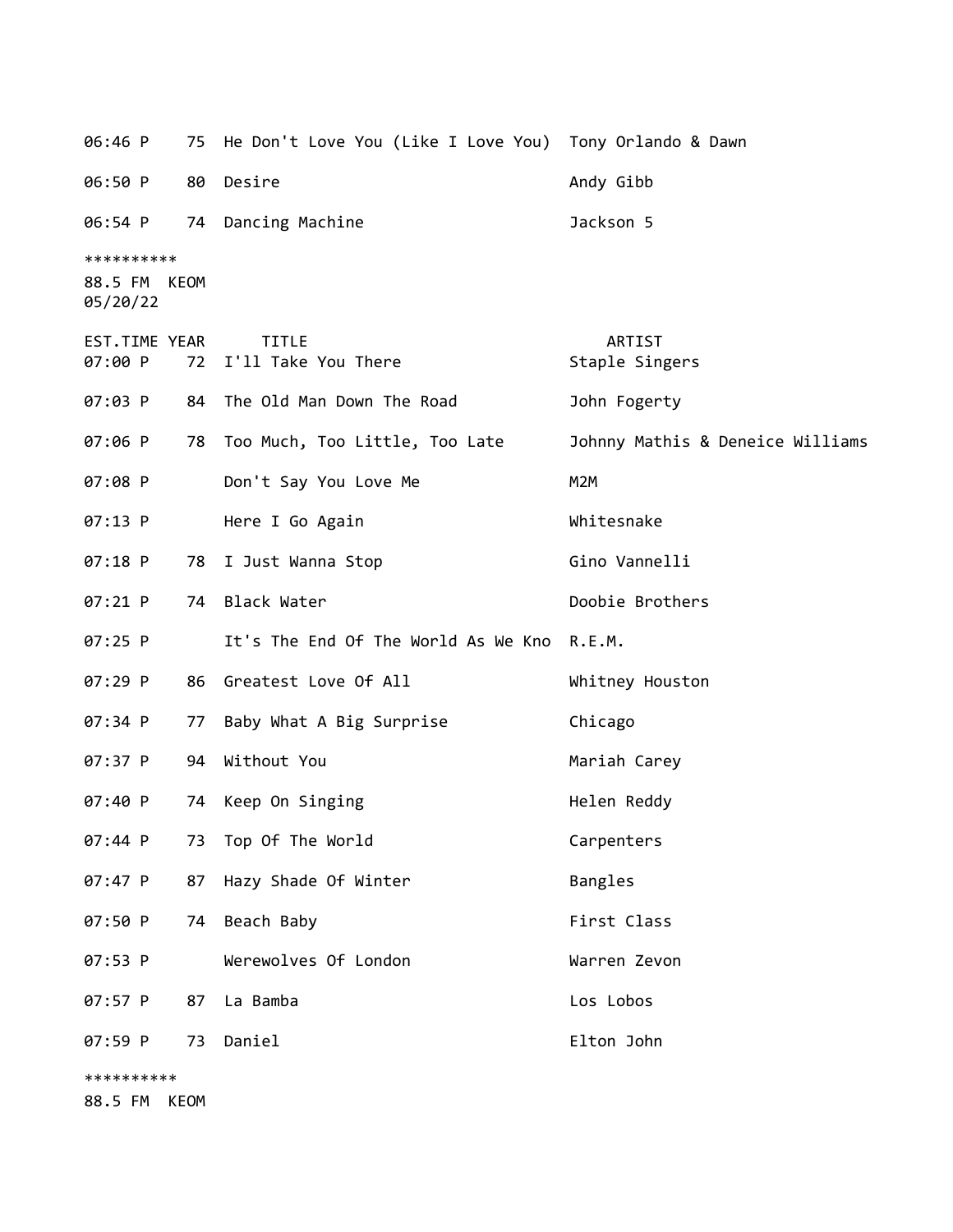05/20/22

| EST.TIME YEAR<br>08:03 P                         | 79 | <b>TITLE</b><br>Sad Eyes                            | ARTIST<br>Robert John                     |
|--------------------------------------------------|----|-----------------------------------------------------|-------------------------------------------|
| 08:06 P                                          |    | Play The Game Tonight                               | Kansas                                    |
| 08:09 P                                          |    | 81 The Sweetest Thing (I've Ever Known Juice Newton |                                           |
| 08:15 P                                          |    | 89 Love Song                                        | Cure                                      |
| 08:18 P                                          |    | 91 Love Is A Wonderful Thing                        | Michael Bolton                            |
| 08:22 P                                          | 79 | Rock With You                                       | Michael Jackson                           |
| 08:26 P                                          |    | 74 Oh My My                                         | Ringo Starr                               |
| 08:30 P                                          |    | 78 Baker Streeet                                    | Gerry Rafferty                            |
| 08:34 P                                          |    | 73 Ain't No Woman (Like The One I've G Four Tops    |                                           |
| 08:37 P                                          |    | True Colors                                         | Cyndi Lauper                              |
| 08:40 P                                          | 87 | Heart And Soul                                      | T'pau                                     |
| 08:45 P                                          |    | 93 Can't Help Falling In Love                       | <b>UB40</b>                               |
| 08:49 P                                          | 78 | I Love The Nightlife (Disco 'Round) Alicia Bridges  |                                           |
| 08:52 P                                          | 71 | Me And Bobby McGee                                  | Janis Joplin                              |
| 08:56 P                                          |    | 77 The Things We Do For Love                        | <b>10CC</b>                               |
| **********<br>88.5 FM<br><b>KEOM</b><br>05/20/22 |    |                                                     |                                           |
| EST.TIME YEAR<br>09:01 P                         |    | <b>TITLE</b><br>79 No More Tears (Enough Is Enough) | ARTIST<br>Barbra Streisand & Donna Summer |
| 09:05 P                                          |    | Tryin' To Love Two                                  | William Bell                              |
| 09:08 P                                          | 77 | Don't It Make My Brown Eyes Blue                    | Crystal Gayle                             |
| 09:11 P                                          | 82 | Eye In The Sky                                      | Alan Parsons Project                      |
| 09:17 P                                          |    | 73 You Are The Sunshine Of My Life                  | Stevie Wonder                             |
| 09:19 P                                          |    | 72 Down By The Lazy River                           | Osmonds                                   |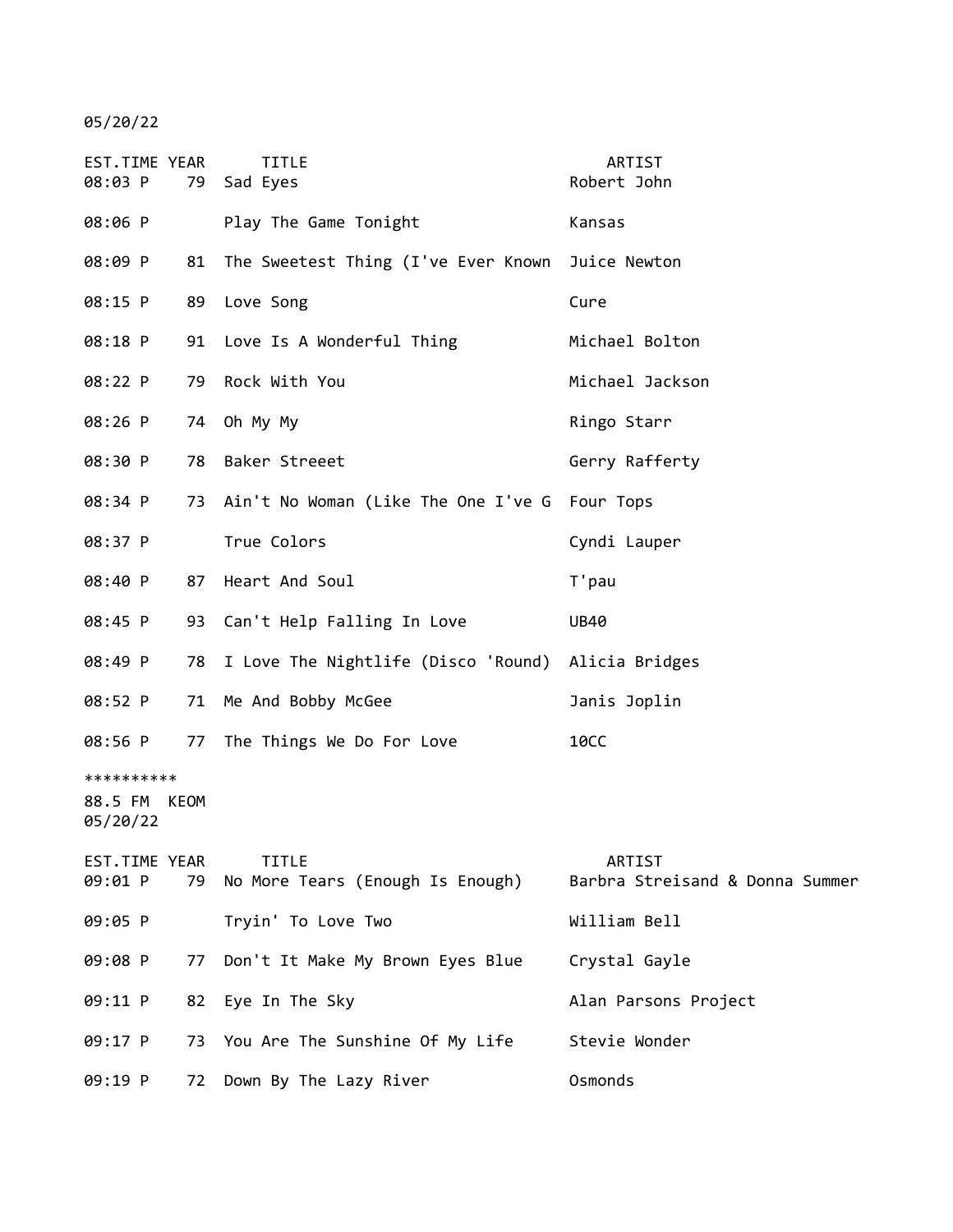| 09:22 P                                |    | Se La                                 | Lionel Richie            |
|----------------------------------------|----|---------------------------------------|--------------------------|
| $09:26$ P                              | 90 | I Go To Extremes                      | Billy Joel               |
| 09:32 P                                | 74 | The Loco-Motion                       | Grand Funk Railroad      |
| 09:35 P                                | 75 | Once You Get Started                  | Rufus                    |
| 09:39 P                                |    | Out Of The Blue                       | Debbie Gibson            |
| 09:45 P                                |    | 99 Breathe                            | Faith Hill               |
| 09:49 P                                |    | Another Saturday Night                | Cat Stevens              |
| 09:51 P                                | 77 | (Love Is) Thicker Than Water          | Andy Gibb                |
| 09:56 P                                | 73 | That Lady-Part 1                      | Isley Brothers           |
| **********<br>88.5 FM KEOM<br>05/20/22 |    |                                       |                          |
| EST.TIME YEAR<br>10:00 P               | 72 | <b>TITLE</b><br>Nights In White Satin | ARTIST<br>Moody Blues    |
| $10:04$ P                              | 79 | Promises                              | Eric Clapton             |
| $10:07$ P                              | 76 | Theme From "Mahogany" (Do You Know    | Diana Ross               |
| 10:10 P                                | 80 | More Love                             | Kim Carnes               |
| $10:14$ P                              |    | 75 Please Mr. Please                  | Olivia Newton-John       |
| $10:18$ P                              | 74 | Clap For The Wolfman                  | Guess Who                |
| 10:21 P                                |    | Rooms On Fire                         | Stevie Nicks             |
| $10:25$ P                              |    | When I Come Around                    | Green Day                |
| 10:29 P                                | 72 | I'd Love You To Want Me               | Lobo                     |
| 10:33 P                                | 70 | Mr. Bojangles                         | Nitty Gritty Dirt Band   |
| 10:36 P                                | 86 | Shake You Down                        | Gregory Abbott           |
| 10:40 P                                | 79 | Dog & Butterfly                       | Heart                    |
| $10:46$ P                              |    | Stay (I Missed You)                   | Lisa Loeb & Nine Stories |
| 10:49 P                                | 70 | 25 Or 6 To 4                          | Chicago                  |